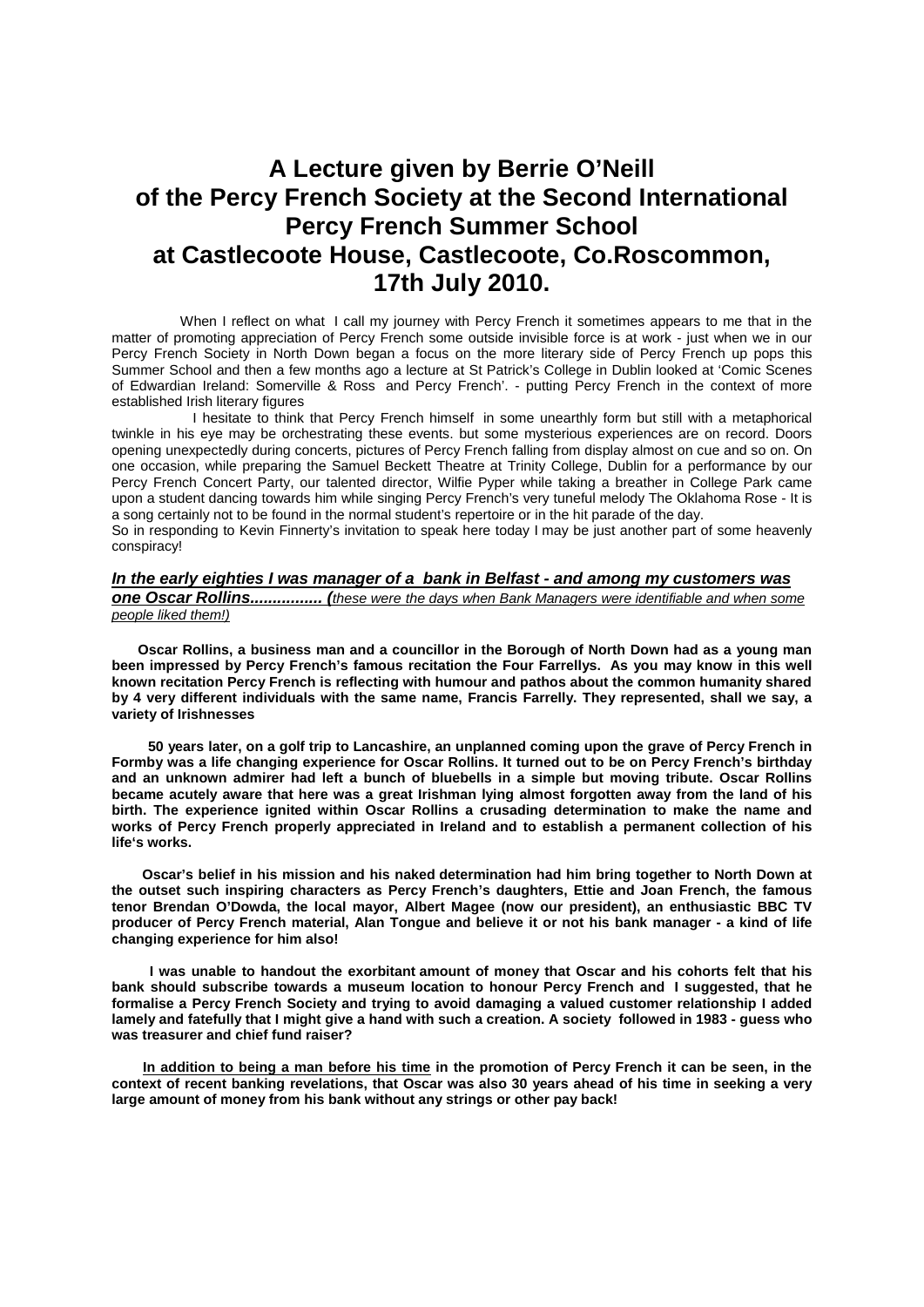**Anyway with the strong backing of North Down Borough Council and a number of commercial sponsors there followed a ground-breaking 8 day Festival with some 40 events. It was directed by Alan Tongue and made a huge impact in the North Down and Belfast area, I found myself gradually becoming more and more drawn into the story of Percy French and in the fate of the Society and I have covered many miles in a journey with Percy French ever since those exciting days.....**

...................................

**Nowadays, 27 years later in North Down Oscar Rollins has departed, as Percy French might say, to Kingdom Come and we have an active Society with a membership of 200 + 60 enthusiastic 'Friends' from further afield. We have regular concerts, monthly dinners and musical evenings. There have been many exhibitions and festivals. Our quarterly newsletter reaches some of you in Roscommon and also enjoys a small but enthusiastic readership in USA, Canada, New Zealand, Holland and Australia.**

# **The Percy French Collection**

*But In terms of achieving our founder's ambitious and optimistic objectives, most important of all is what we call the Percy French Collection. We have amassed some 90 watercolours and approx. 600/700 pieces of other memorabilia*

**Much of this magnificent archive was donated by Percy French's daughters and other family connections but it also includes other significant bequests and a number of paintings purchased by our Society. The archive reflects the extraordinarily varied and versatile output of Percy French as poet, journalist, watercolorist, songwriter and entertainer - all illustrating a huge range of artistic, musical and literary talents. To these can be added a subsidiary list of other abilities and accomplishments as engineer, composer, parodist, humorist, banjoist, tennis aficionado and cycling enthusiast.**

**This Percy French Collection which is cared for by the North Down Museum in Bangor will** *be our bequest to posterity and will hopefully encourage and help sustain other developments like this exciting Summer School. It is a wonderful insight to the life and times of Percy French - it is also a store of social history and above all a monument to our founder, Oscar Rollins.*

 *Here I should mention a major project carried out by our Society led by David McShane. That has been the cleaning and conservation treatment of the 80/90 watercolors in the collection by specialist conservators at Marsh's Library Dublin - an expensive project which was 90% funded by the Heritage Lottery Fund with a grant of £40,000.* 

# *I must mention here that*

*It really is astonishing that a hugely researched publication like The Encyclopaedia of Ireland fails to mention that Percy French was an outstanding watercolorist.*

I should also mention that the said Oscar Rollins himself had for long owned a large Percy French watercolour entitled 'Evening in Achill' in which he took much pride. Achill was Percy French's "Island of my Dreams" -

Here some verses..... read by Gladys O'Neill

Having established contact with Percy French's homeland here in Roscommon some 20 years ago Oscar presented this painting to Father Beirne for the Strokestown Heritage Centre - a gesture typically made in the spirit of Percy French and demonstrating that Oscar took a wide and far reaching view of his mission.

\*\*\*\*\*\*\*\*\*\*\*\*\*\*\*\*\*\*\*\*\*\*\*\*\*\*\*\*\*\*\*\*\*\*\*\*\*\*\*\*\*\*\*\*\*\*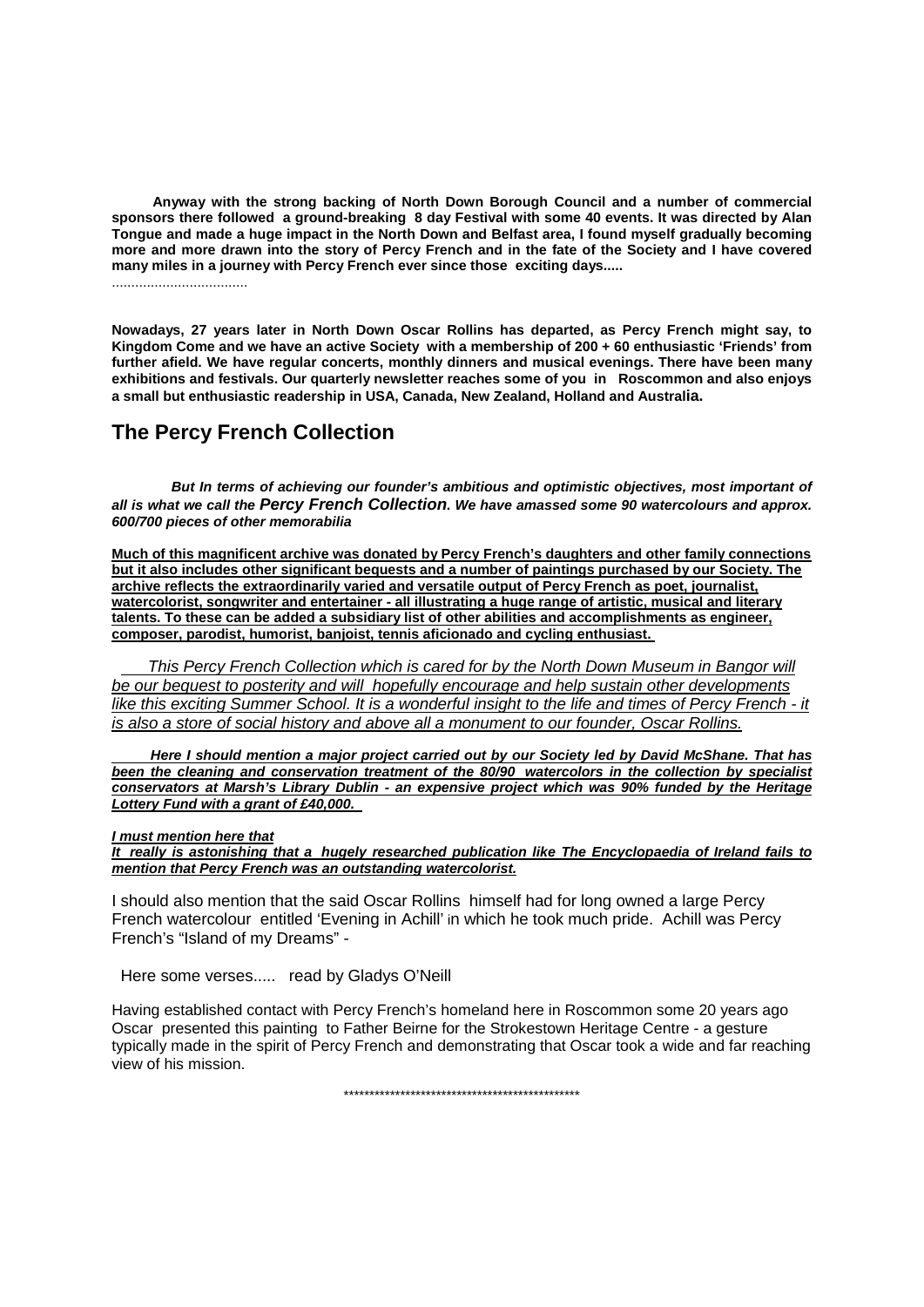# *MAIN FOCUS TODAY*

**I would like to focus today is on Percy French the writer, journalist and poet.** This literary aspect of his talent has not as yet had anything like the study and research and understanding that it deserves and I note with satisfaction Father Beirne's mention of it in his greeting printed in the excellent brochure for the Summer School.

*Percy French was involved in creative writing from an early age - with other family members he produced the handwritten, hand illustrated and tongue in cheek, Tulsk Morning Howl - Tulsk of course being the nearest village / parish to Cloonyquin . Later they provided a more comprehensive and equally amusingly named Trombone of Truth - these titles suggesting perhaps that journalism was no less loud and aggressive then than at the present time!*

*At Trinity College Dublin in the 1870s he had acquired a banjo and with the Russian/Turkish war in full swing he wrote the famous song Abdallah Bulbul Ameer for a smoking concert. He imagined a duel between a brave but truculent Russian count and a heroic but sensitive Turkish gentleman.*

# *Now sung by NORMAN CAIRNS with banjo*

## *This song would travel far and indeed became the party piece of General Dwight D. Eisenhower*

*The banjo became an ever present feature of Percy French the entertainer for the rest of his life and Norman Cairns has brought that essential and colourful aspect of Percy French to our Society for many years.*

*Just to illustrate the vital importance of the banjo in French's career it is recorded that after his unexpected appointment as Inspector of Loans to Tenants in Co Cavan in 1873 he prepared for the heavy demands and responsibilities ahead - he went out and bought a tennis racket and some spare strings for his banjo!*

*Actually he had been about to emigrate to Canada before his Cavan appointment and taking his usual amused look at his new job he wrote in humorous verse*

# *The Inspector of Drains. - here a verse or two from Gldys O'Neill*

In Cavan as 'Inspector of Drains' he developed a passion for cycling using the most up to date bicycles and tricycles. It was an interest that enabled him to contribute articles for the Irish Cyclist magazine - here again we note his propensity for writing and journalism

# **THE JARVEY YEARS**

And so when after five well paid years his post as Inspector of Drains in Cavan was dispensed with his writings for The Irish Cyclist and Athlete led to him being made editor of a new comic weekly published in Dublin. It was called The Jarvey. This was in the years 1888/90. Despite its clever content and high quality artistic illustrations it failed to achieve sufficient sales to overcome the very strong competition, undeservedly lasting only two years. Interestingly Michael D. Higgins last year mentioned the then fashion of English products being sought after to the detriment of equally good or even more authentic things produced in Ireland.

Anyway shortage of cash and profit meant that by necessity he was unable to pay other contributors and he had to write much of the material himself for The Jarvey.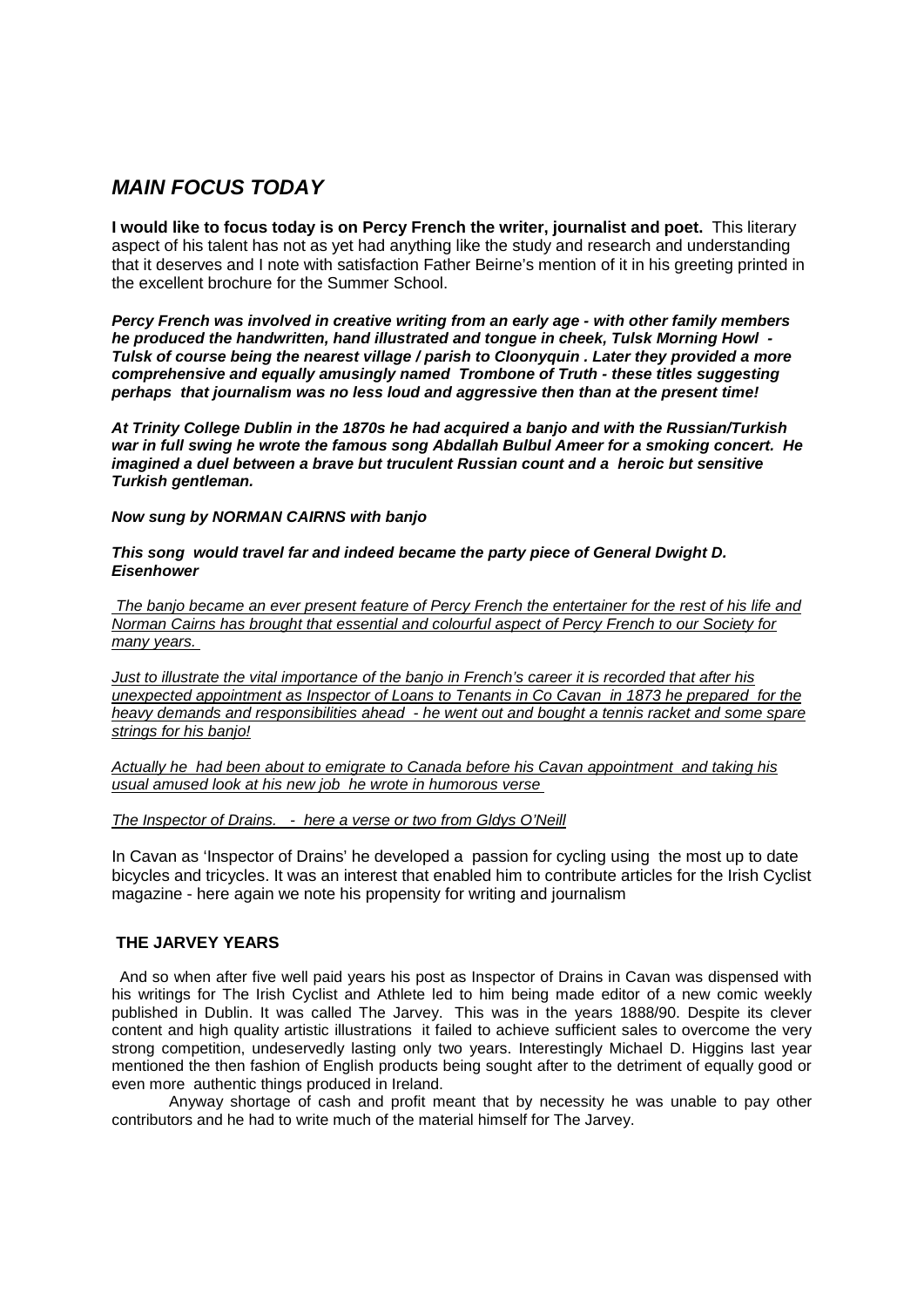**The only remaining full set of 104 original issues of The Jarvey is kept in the National Library of Ireland in Dublin** - in fragile condition they are not available to the public. Some 10 years ago our Society in North Down purchased a CD Rom of the 104 issues from the Library and with help from the National Lottery we have succeeded through modern computer technology and immense effort by my colleague, David McShane, to have the 104 issues of THE JARVEY splendidly repaired and reproduced in facsimile style. Now In pristine condition without tears, stains or other marks these have been bound into 10 volumes embellished with gold embossed lettering . One set has been formally presented for public access and research to the same National Library of Ireland. A further set has been given to Belfast's famous Linenhall Library and our association with these two great institutions must surely enhance our desire to have the literary importance of Percy French more fully recognised

#### \*\*\*\*\*\*\*\*\*\*\*\*\*\*\*\*\*\*\*\*\*\*\*\*\*\*\*\*\*\*\*\*\*\*\*\*\*\*\*\*\*\*\*\*\*

 **Last year Michael D. Higgins** also made the point that in addition to tribute and celebration there are many themes to be explored and studied in historical and cultural terms by this and future summer schools. Personally I am intensely interested in the complications and nuances of local and social history rather than the more simplistic versions often emerging on a national scale. For instance Michael mentioned the many varied gradations in Irish Society in post famine Ireland, a context in which Percy French can perhaps be seen to cast a more realistic light than the more romantic and simplistic landlord/peasant society espoused by Yeats and Lady Gregory

 In our Percy French Society in North Down we had amongst our members at one time the late and learned Derek Collie from that much under estimated town of Ballymena. His knowledge of the local geography, topography, social history and culture of all of Ireland was exceptional by any standards - mention any town land or village in any part of Ireland and Derek would immediately reveal the most detailed picture of its history and landscape..... I am pleased to quote Derek:

**"Percy French had an acute ear for the local idiom - an ability not given to all great poets - patterns of speech and thought revealing the character and expression of the people".** Derek compared Percy French to the fine English novelist, George Eliot and to Ireland's famed Myles na Gopaleen.

## **This is a long way from one of the old criticisms directed at Percy French that his work was 'stage Irish'.**

Apart from Percy French's self taught ability as an artist the remainder of his many talents can to some extent at least be encompassed by an exceptional ability to use words - his abilities as songwriter, poet, author, journalist and humorist can be understood and enjoyed because of his way with words - sometimes poignant or sometimes comic but always colourful. His eldest daughter, Ettie, (herself an accomplished entertainer under her professional name, Ettie Percy French) has summed up her father's basic key to greatness under the heading of his exceptional ability as a 'wordsmith' -

In the poem/song 'An Emigrant's Letter' for instance he combines poignant metaphor with typical west of Ireland understatement as *"the waves hid the last bit of ould Donegal'* and the young emigrant lad with tears in his eyes says to his friend *"I think the salt wather's got into me head"* - I feel that the understatement makes the line even more powerful and more poignant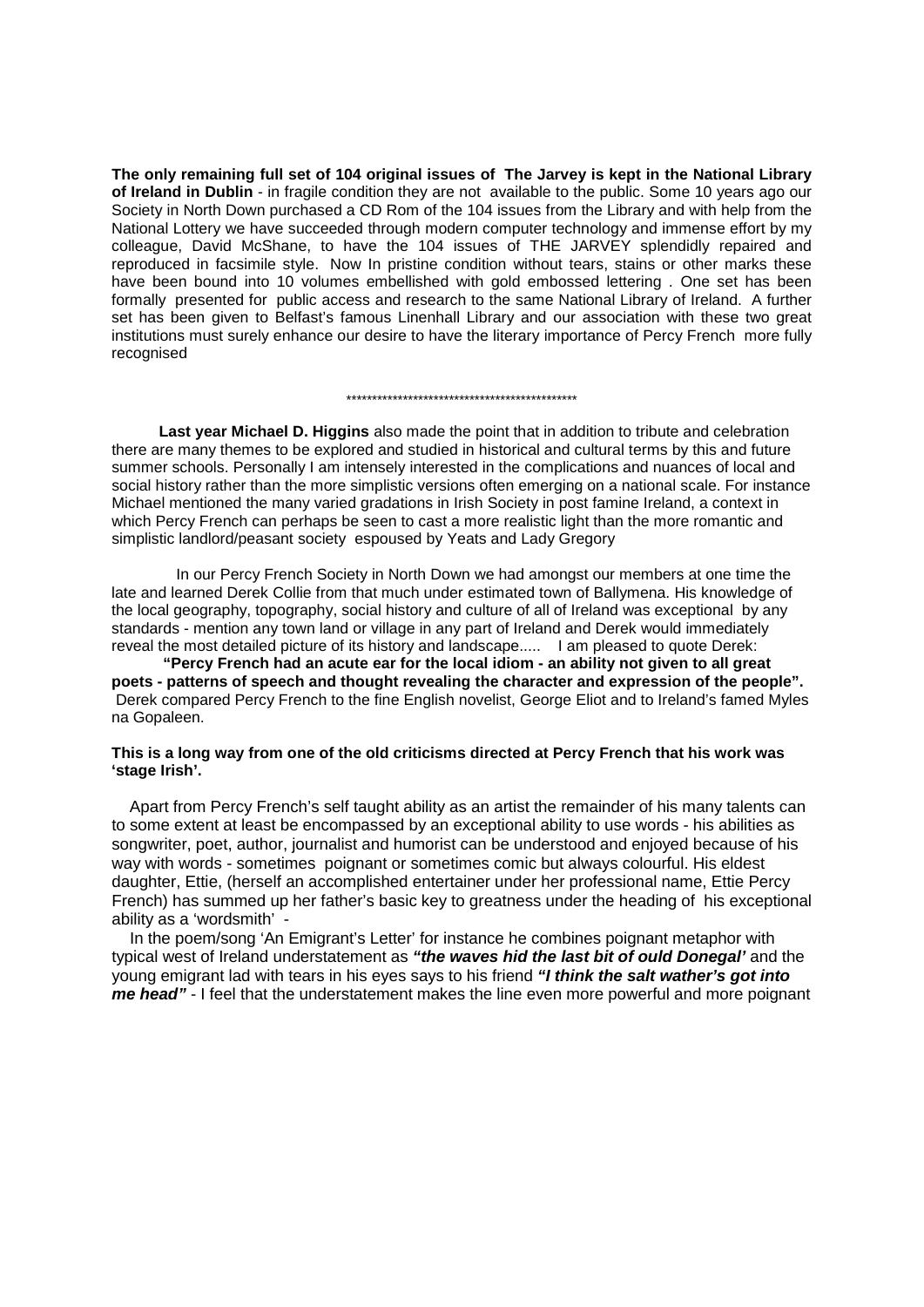**Many of French's best loved songs such as the Emigrant's Letter and Gortnamona are of course poems put to music by other composers and collaborators. It often seems as if an inherent musicality in the poem demands to be formalised. Take for instance the not very well known Road to Ballybay -- first as a poem**

**GLADYS O'Neill recites...**

**"Is this the road to Ballybay?" sez I to Miss Magee, "You're leaving it behind you" sez Mary Ann to me So I turned and walked beside her, and 'tis only fair to say, It was very pleasant walking on the road to Ballybay.**

**and then with music composed by Percy French's musically gifted daughter, Mollie**

**NORMAN CAIRNS repeats the song.**

**In these lines the poet is reflecting wistfully on and describing a youthful memory of boy and girl in the early and playful stages of getting to know one another.** 

Hiberno English *according to Terence Patrick Dolan in his 'Dictionary of Hiberno-English' is the language in which Irish people have for long communicated on a day-today basis.*

 *The native Irish brought emphases from the Irish language in its structure, pronunciation and musicality to the English language and with a mixture of old English and more modern English combined with borrowings and phonetic translations from the Irish language created an almost new language - Hiberno English*

*Indeed many of the words picked up and recorded by Percy French as spoken are from old Elizabethan English introduced and kept alive here - there is a reference in the poem Ach I Dunno 'To ax for my hand' and from The Emigrant's Letter ' ... 'And Katie forninst me a wettin' the tay' . In the song McBreen's Heifer there is mention of Jamesy O'Burn being in a horrid 'namplush' - much more descriptive of his mathematical dilemma I feel than the the French/English 'Non Plus'*

**And according to the Oxford Companion to Irish literature: "Percy French's songs have an alluring appeal and charm because of their affectionate use of Hiberno-English and a satiric edge"**

*Here again there is emphasis on the words of Percy French's songs which I personally believe are best delivered in such a manner. I am also happy to note the word 'affectionate' describing his use of Hiberno-English - clearly he loved the language as spoken and recorded it as he heard it.*

# **It is also important in my opinion to note the reference to what is described as a 'satiric edge'** -

I believe that much of French's work, what is commonly known as his 'comic songs', has a satirical quality albeit a gentle but probing one. Percy French was himself the most self effacing of men and it seems to me that in his songs he often deflated the pompous or pretentious or looked beneath what Michael D. Higgins colorfully described last year as the 'layers of pretension' that were evident in the growing acquisitive and property owning society that was emerging from the land clearances .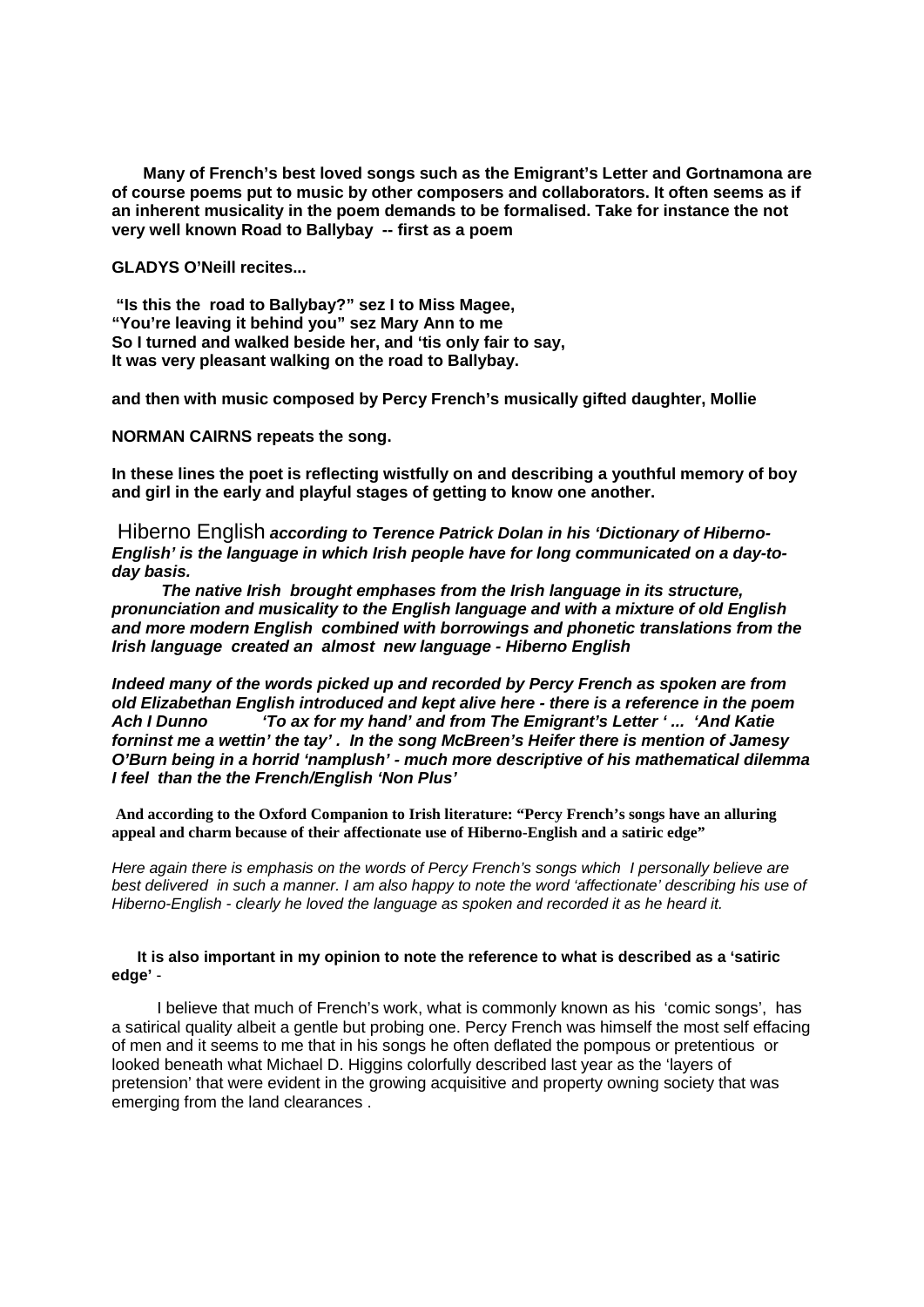Humour I think is an essential part of the understanding and appreciation of Percy French - he puts people and events into a more realistic and down to earth perspective through his sense of the absurdities and frailties of human nature ---- Again reflecting on a point made by Michael D. Higgins last year that in the society that was emerging in 19th Century Ireland seriousness was the appropriate presentation of self and family. For instance Percy French's song *The Night that Miss Cooney Eloped* . (Sung by Norman Cairns)

Sometimes the satirical or the ironic emerges in Percy French's parodies - Around 1890 for instance the appointment by Queen Victoria of one of her Lord Lieutenants, Lord Zetland, to represent her in Ireland was an opportunity for some down-to-earth satirical poking of fun. Percy French imagines the Queen giving advice to the Lord Lieutenant about how he might behave in his new job in Ireland. This French relates in the Dublin idiom as if it was overheard by an Irish waiter, Larry Flynn, who happened, if you don't mind, to be eavesdropping on the conversation, .........

# *The Queen's Advice - (Gladys O'Neill)*

**Grace Neill's pub cum restaurant in Donaghadee, Co Down is aged 400 years - it is the oldest inn in Ireland. I was delighted to find that a more recent extension has its large beams imprinted with the names of 4 famous Irishmen, James Joyce, W.B.Yeats, Oscar Wilde and for my delight ...wait or it......Percy French! The owner or architect must have had a deep understanding of the major 19th century figures in Irish literary history. Never mind that Shaw, Synge and Beckett were not included!**

**I suspect that an academic study of Percy French and all his writings can be as enlightening as the study of James Joyce - Indeed I should mention that there are a number of mentions of Percy French songs in Joyce's Finnegan's Wake.**

**it is my belief that Percy French has a right to be included and it is the object of all Percy French Societies and this summer school to make the tribute that is set at Grace Neill's pub in Donaghadee more commonplace in the Ireland of today.**

*(In case any of you get to Donaghadee Grace Neill's is no mean establishment - Welcomed such famous figures as Peter the Great of Russia, composer Franz Liszt and, more recently, singer Tina Turner. At the shortest point between Scotland and Ireland the inn opened in 1611 as the King's Arms. It was renamed in honour of a famous proprietor Grace Neill who is said to have welcomed her customers with a kiss between puffs on her clay pipe.)* I used to wonder were the clay pipes made here in Roscommon but I discovered recently that there was once a clay pipe factory in the centre of Belfast - so it is maybe they were of unionist/protestant manufacture!

#### ....................................................................

Today we cannot touch on everything that caused **Irish and Belfast- born novelist, George Bermingham to write:**

*'The genius of Percy French as entertainer, artist and author was a national asset, and the fact that his words and phrases had become family bywords was a mark of real greatness'* -

Again I draw attention to the focus by George Bermingham on Percy French's 'words and phrases'

Adding to that is the comment of **Walter Love of BBC NORTHERN IRELAND who** speaks of Percy French's songs and gentle humour bringing timeless qualities of colour and rhythm. I am thinking here of the colour and rhythm of the railway, its uneven movement and of the conversations recorded in the famous 'Are ye Right there Michael? and of the colour and rhythm of the song 'Sweet Marie' conveying the movement of the horse at the races as mentioned by Michael D. Higgins last year.